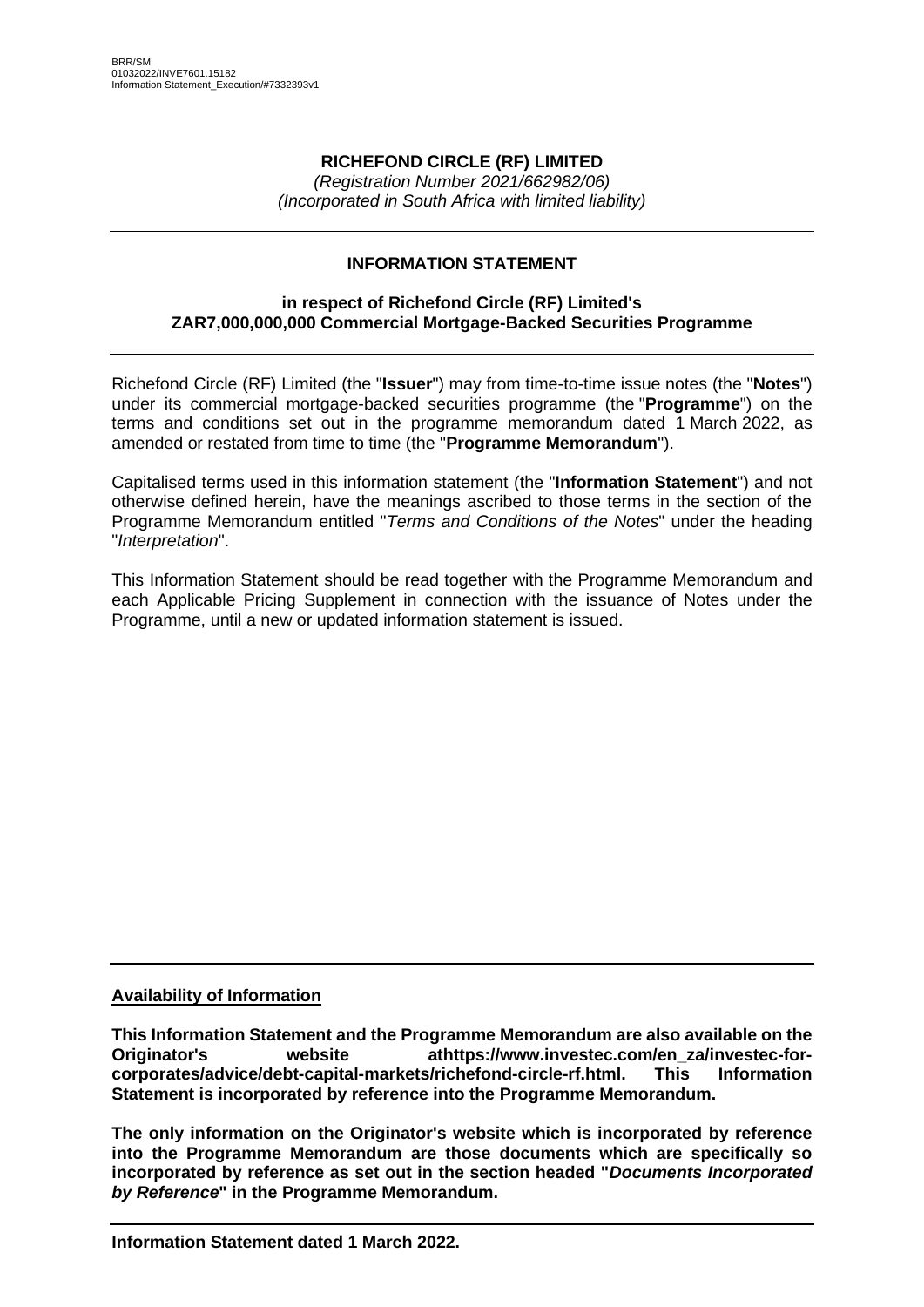# **TABLE OF CONTENTS**

# Page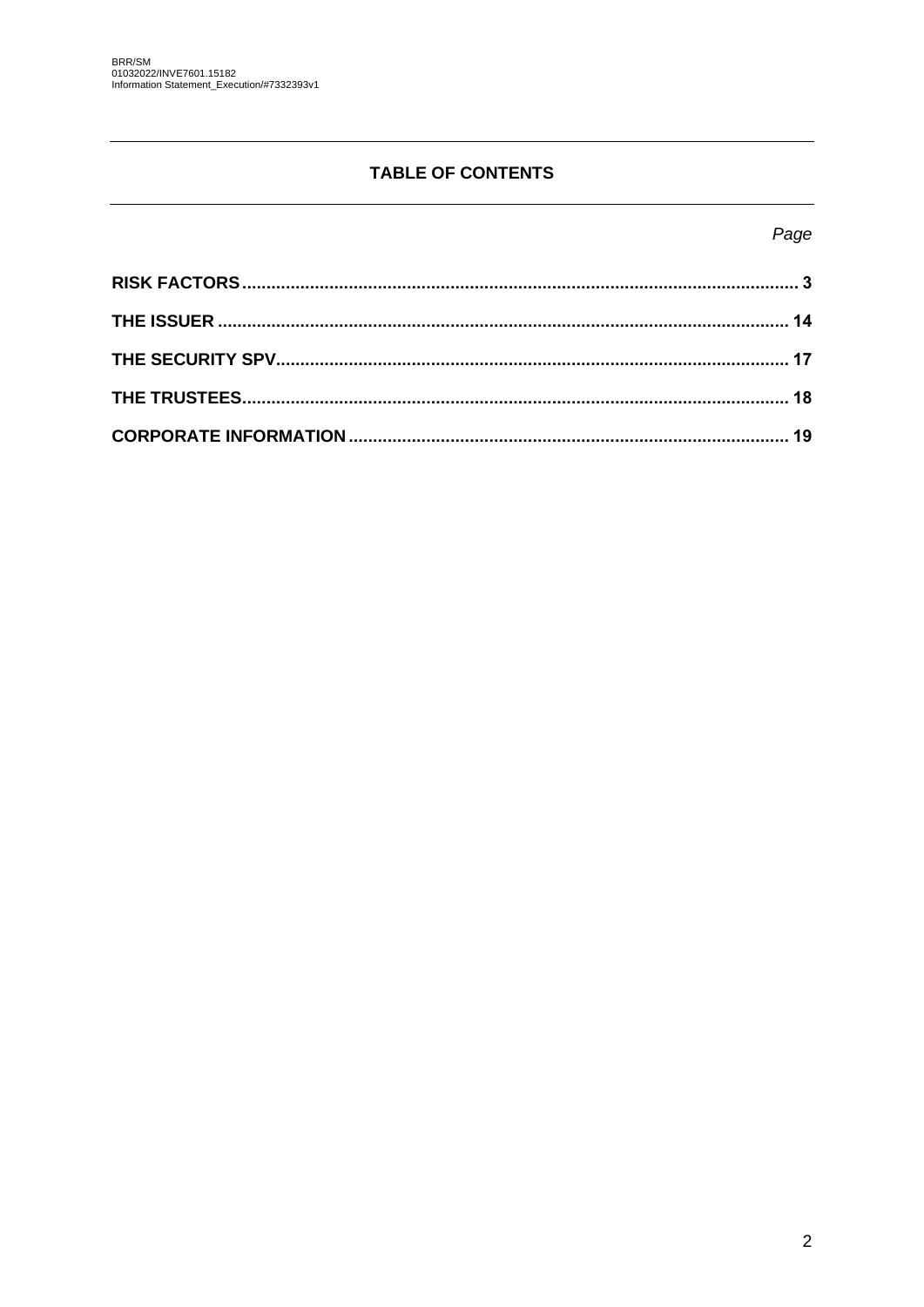### <span id="page-2-0"></span>**RISK FACTORS**

#### **Ratings of the Notes**

Certain Tranches of Notes issued under the Programme may be rated by an accredited rating agency on a national scale and/or global scale basis. Unrated Tranches of Notes may also be issued and Tranches of Notes may be issued that are assigned a Rating by a different Rating Agency to the Rating Agency that assigned a Rating to any Tranche of Notes in issue, provided that, where applicable, the Rating Agency, upon written request by the Issuer, has confirmed in writing that all its respective current Rating(s) of Tranches of Notes in issue will not be adversely affected by (i) the issue of such unrated Tranches of Notes and/or (ii) the issue of Tranches of Notes that are assigned a Rating by a different Rating Agency, as the case may be. The Rating of any Tranche of Notes is not a recommendation to purchase, hold or sell Notes, in as much as such Rating does not comment on the market price or suitability of the Notes for a particular investor. Depending on the views of the applicable Rating Agency, the ratings of the Notes address the timely and/or ultimate payment of interest and ultimate payment of principal or the expected loss posed to investors by the legal final maturity of the Notes. Ratings typically address only the credit risks associated with the transaction. Other non-credit risks are typically not addressed but may have a significant effect on the yield to investors. There can be no assurance that any Rating Agency not requested to rate the Notes will issue a rating and, if so, what such rating would be. A Rating assigned to the Notes by a Rating Agency that has not been requested by the Issuer to do so, may be lower than the equivalent ratings assigned by the Rating Agency requested by the Issuer, or such Rating Agency may assign a global scale foreign currency rating which could be lower than national scale and/or global scale local currency ratings assigned by the Rating Agency requested by the Issuer. In addition, there can be no assurance that a Rating will remain for any given period of time or that the Rating will not be lowered, withdrawn or suspended entirely by the Rating Agency if in its judgment circumstances in the future so warrant. Each Rating is given on a national scale and/or global scale basis. There can be no assurance of any connection between the national scale rating, global scale local currency rating and any global scale foreign currency rating.

#### **Warranties**

Neither the Issuer nor the Security SPV has undertaken or will undertake any investigations, searches or other actions in respect of the Participating Assets, and each will rely instead on the warranties given by a Seller in the Pre-Issue Sale Agreement and the Sale Agreement. There can be no assurance that the Seller will have the financial resources to honour its obligations under such warranties. Such obligations are not guaranteed by, nor will they be the responsibility of, any person other than the Seller and neither the Issuer nor the Security SPV shall have any contractual recourse to any other person in the event that the Seller for whatever reason fails to meet such obligations.

#### **Non-recourse obligations**

The Notes will be obligations solely of the Issuer. In particular, without limitation, the Notes will not be obligations of, and will not be guaranteed by the Arranger, the Lead Manager, the Debt Sponsor, the Calculation Agent, the Transfer Agent, the Paying Agent, the Account Bank, the Derivative Counterparty, the Administrator, the Servicer, the Originator, the Seller, the Redraw Facility Provider, the Warehouse Facility Provider, the Subordinated Loan Provider, the GIC Provider, the Preference Shareholder or, save to the extent of the net amount recovered from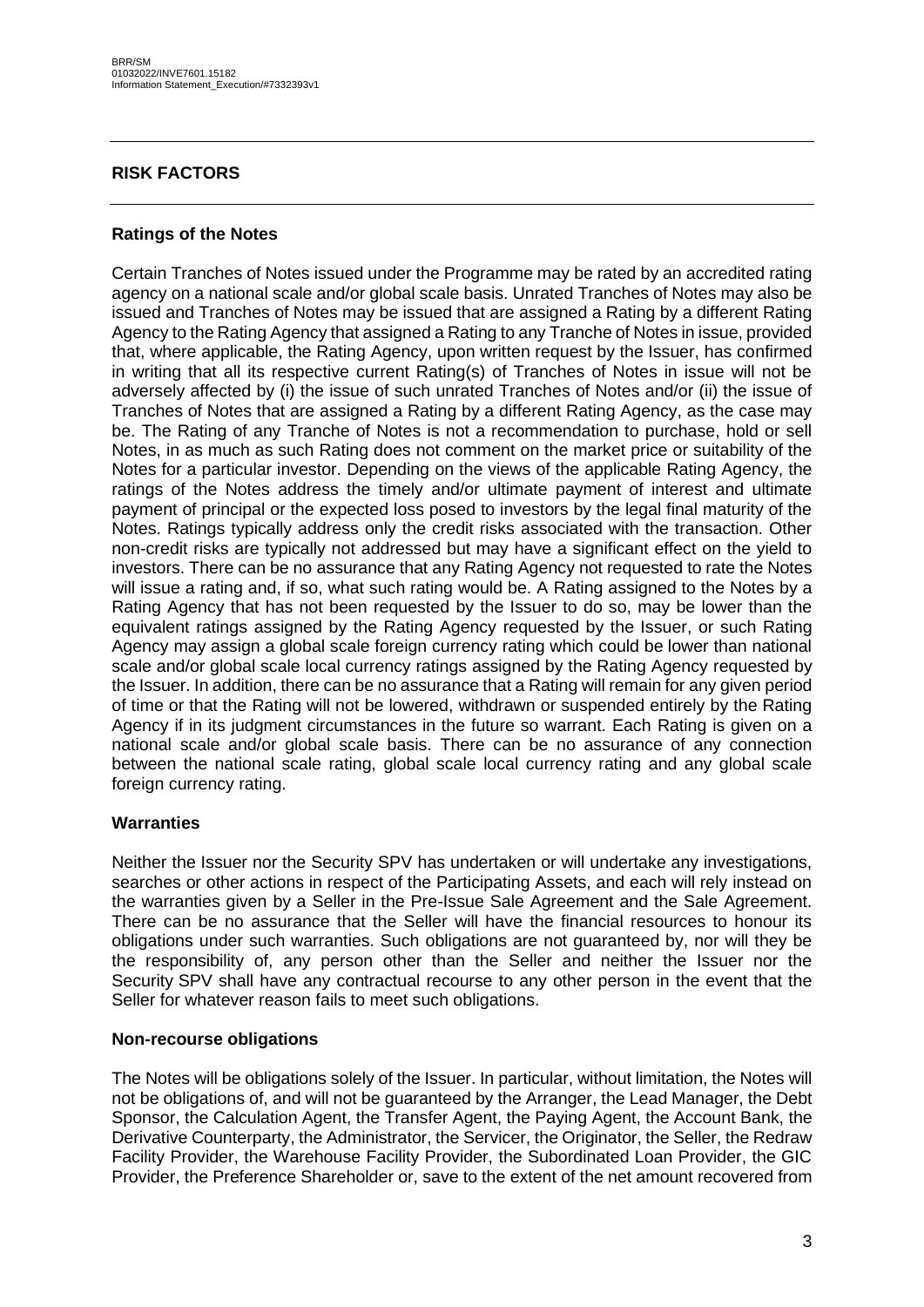the Issuer pursuant to the Indemnity and from the property realised pursuant to the other Security Agreements, the Security SPV. The Issuer will rely solely on its assets, and the receipt of amounts on or in respect of such assets, including primarily the receipt of payments in respect of amounts due under or in connection with the Participating Assets purchased by it, the cash available in the Transaction Account and the Reserve Account and from the Permitted Investments, and, if applicable, the proceeds of the issue of Notes to enable it to make payments in respect of the Notes.

Following a claim under the Guarantee, the Security SPV will have recourse against the Issuer under the Indemnity, such recourse being limited to the assets of the Issuer, which assets have, in terms of the Security Cessions, been secured by the cession *in securitatem debiti* in favour of the Security SPV. The assets comprise, among other things, the Participating Assets, collateral security in respect of the Participating Assets, Permitted Investments, the Bank Accounts, Account Monies and Business Proceeds. Following a claim under the Guarantee, the Security SPV will also have recourse against the Owner Trustee under the Owner Trust Suretyship and the Pledge, such recourse being limited to the extent of the shares owned by the Owner Trust in the Issuer pledged to the Security SPV under the Pledge.

If, upon default by Borrowers and after the exercise by the Servicer available remedies in terms of the credit procedures and policies in respect of the Participating Assets, the Issuer does not receive the full amount due from those Borrowers, then Noteholders may receive by way of principal repayment an amount less than the Outstanding Principal Amount of their Notes and the Issuer may be unable to pay in full or in part interest and/or principal due on the Notes.

# **Collectability of Participating Assets**

The collectability of amounts due under the Participating Assets is subject to credit, liquidity and interest rate risks and will generally fluctuate in response to, among other things, market interest rates, general economic conditions, the financial standing of Borrowers, the extent to which Borrowers make Repayments and Prepayments and are or were advanced Redraws and Further Advances under their Commercial Property Loans and other similar factors, all of which may lead to an increase in delinquencies and insolvency and business rescue applications by Borrowers or creditors of such Borrowers, and could ultimately have an impact on the ability of Borrowers to repay amounts owing in respect of the Participating Assets. One of the consequences of a company being placed under business rescue is that the claims of all creditors against such company in respect of property belonging to the company, are stayed as a result of the automatic imposition of a moratorium in terms of section 133 of the Companies Act. This moratorium operates for the duration of the business rescue proceedings and, accordingly, may prolong the period after which a creditor may enforce its rights against the company. In addition, the ability of the Issuer to dispose of a foreclosed property at a price sufficient to repay the amounts outstanding under the relevant Commercial Property Loan will depend upon the availability of buyers for the foreclosed property at the time and general property market values.

### **Risks of losses associated with declining Property values**

The security for the Notes consists mainly of the Issuer's interest in the Participating Assets. This security may be affected by, among other things, a decline in property values. No assurance can be given that values of the Properties have remained or will remain at the level at which they were on the dates of origination of the related Participating Assets. If the residential property market in South Africa should experience an overall decline in property values, such a decline could in certain circumstances result in the value of the security created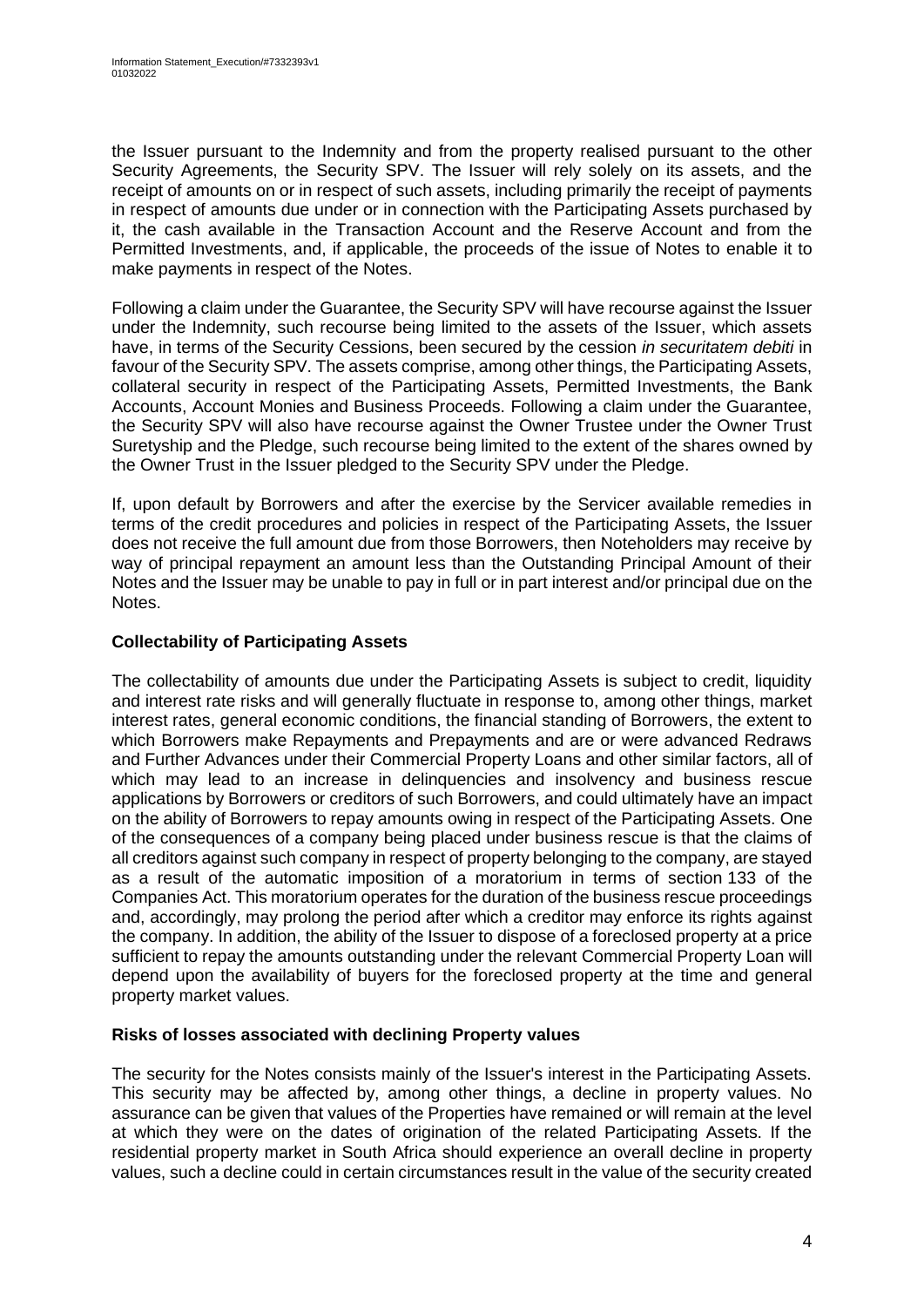by the Participating Assets being significantly reduced and, ultimately, may result in losses to the Noteholders if the security is required to be enforced.

### **Geographic concentration of Participating Assets**

Certain geographic regions will from time-to-time experience weaker regional economic conditions than will other regions and, consequently, will experience higher rates of loss and delinquency on Participating Assets generally. There are concentrations of Participating Assets within certain regional areas which may present risk considerations different from those without such concentrations.

### **Yield and Prepayment considerations**

The yield to maturity of the Notes of each Class will depend on, *inter alia*, the amount and timing of payments of principal on the Participating Assets (including Repayments, Prepayments, Redraws, Further Advances, the sale proceeds arising on enforcement of a Participating Asset, and repurchases or substitutions of Participating Assets by the Seller due to, *inter alia*, breaches of the warranties).

Repayments before the end of the term of a Commercial Property Loan may result from voluntary prepayments, refinancings and sales of Properties by Borrowers voluntarily or as a result of enforcement proceedings under the relevant Commercial Property Loans, as well as the receipt of proceeds from Insurance Policies. In addition, substitution of Participating Assets and repurchases of Participating Assets by the Seller on account of a breach of certain warranties relating to the Participating Assets or as otherwise permitted in terms of the Transaction Documents, will have the same effect as early prepayment of such Participating Assets.

The rates of Repayment and Prepayment and the amount of Redraws and Further Advances cannot be predicted and are influenced by a wide variety of economic, social and other factors, including prevailing Commercial Property Loan market interest rates, the availability of alternative financing and local and regional economic conditions and owner mobility. Therefore, no assurance can be given as to the level of Repayments, Prepayments, Redraws and Further Advances that the Commercial Property Loan Portfolio will experience and accordingly the rate of payments and principal on the Notes cannot be predicted.

The risk of re-investing distributions resulting from early redemption on the Notes, in part or in whole, will be borne by Noteholders.

### **Defaults under the Participating Assets**

If a sufficient number of Borrowers default, the Issuer may be unable to fully pay the Secured Creditors (including the Noteholders).

To reduce the risk of default, the Originator will have applied certain Credit Criteria in originating Participating Assets. The purpose of the Eligibility Criteria is to only sell Participating Assets to the Issuer that meet certain minimum standards. There is no assurance that the measures set out above will eliminate the relevant risks.

Delinquency and default rates in respect of the Participating Assets cannot be predicted and are influenced by a wide variety of economic, social and other factors, including prevailing Commercial Property Loan market interest rates, the availability of alternative financing and local and regional economic conditions and owner mobility. Therefore, no assurance can be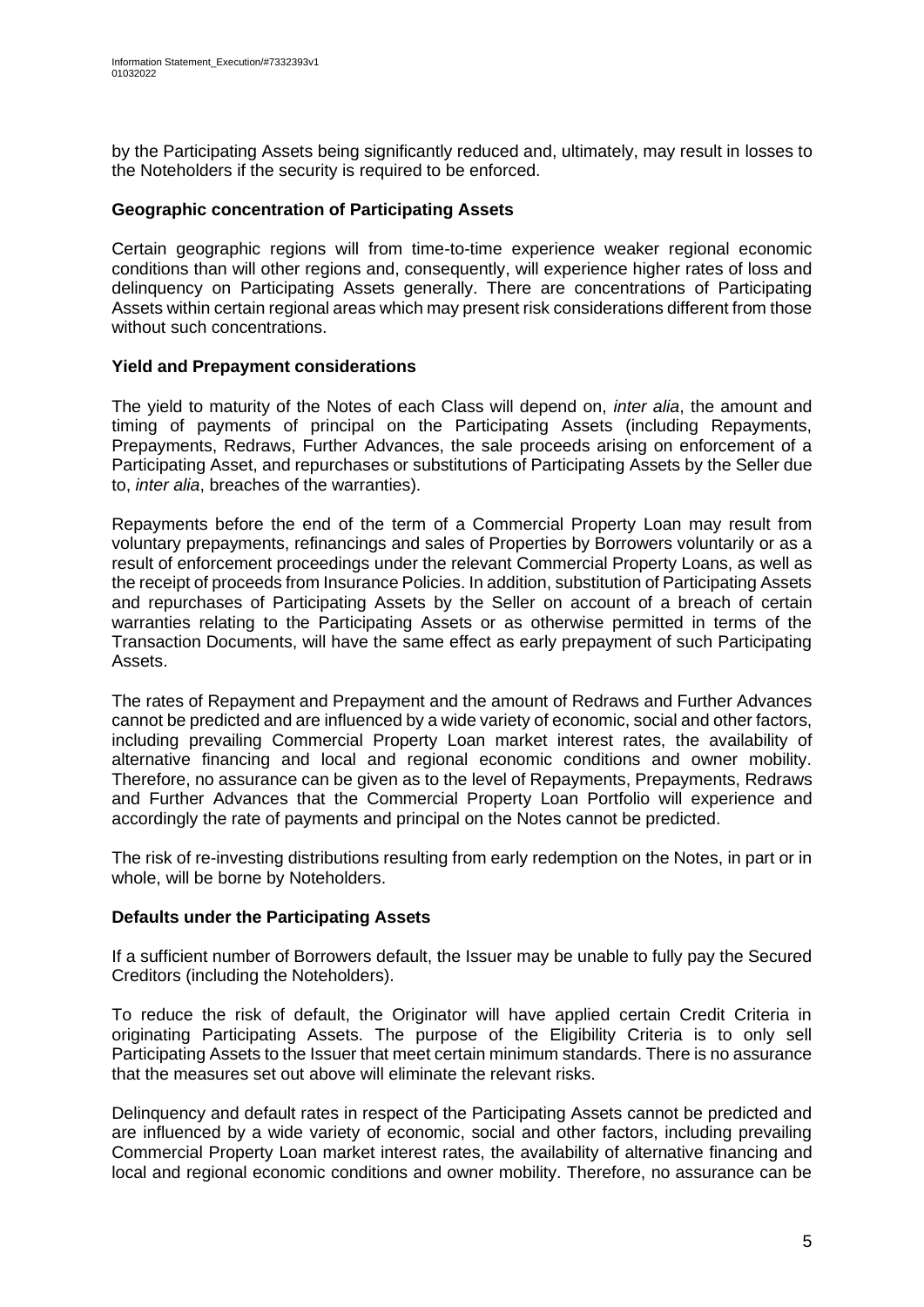given as to the level of delinquencies and defaults that the Commercial Property Loan Portfolio will experience and, accordingly, the rate of payments of interest and principal on the Notes cannot be predicted.

# **Borrower Insurance Policies**

In relation to all Participating Assets, each Borrower is required to take out Insurance Policies, on terms and with an insurer acceptable to the Originator. If the insurances are not obtained and maintained, are not available or if the insurer defaults, payment may not be received upon damage to the Properties.

### **Unforeseen circumstances effecting Borrowers and the Servicer**

Strikes, lockouts, labour unrest, civil unrest, riots, war, fire, acts of God, accident, acts of authority (whether lawful or unlawful), explosion, fires, destruction of property, natural disasters (including, but not limited to, violent storms, cyclones, earthquakes, floods, destruction by lightning), pandemic or any other unforeseen event beyond the control of a Borrower could ultimately have an impact on the ability of a Borrower to repay amounts owing under the Commercial Property Loans and/or the ability of Servicer to service Commercial Property Loans and ultimately collect from Borrowers under such Commercial Property Loans. In addition, the ability of the Issuer to dispose of a foreclosed property at a price sufficient to repay the amounts outstanding under the relevant Commercial Property Loan will depend upon the availability of buyers for the foreclosed property at the time and general property market values.

## **Change in legislation**

The Participating Assets, the Issuer, the Security SPV and other parties to the Transaction Documents are subject to legislation which may change at any time, such as the Income Tax Act, the Companies Act, the National Credit Act, 2005 and the Consumer Protection Act, 2008. Similarly, new legislation may be introduced to which the Issuer, the Security SPV and other parties to the Transaction Documents may become subject. No prediction can be made as to whether existing legislation will change and, if it does, what the effect of such changes will be on the Participating Assets, the Issuer, the Security SPV and/or any other party to the Transaction Documents and/or the transaction as a whole and similarly no prediction can be made as to whether new legislation may be introduced and the effects of such new legislation.

In terms of the Sale Agreement, if the rights and obligations of a Borrower in relation to a Participating Asset purchased by the Issuer are unenforceable due to non-compliance by the relevant Seller with any Applicable Law, including the National Credit Act, 2005 and the Consumer Protection Act, 2008, the Issuer is entitled to enforce the remedies set out in the relevant Sale Agreement for breach of warranty by the Seller. The Issuer will be further indemnified by the Seller against any damages which the Issuer may suffer as a result of non-compliance by the Seller with any Applicable Law.

### **Protection of Personal Information Act**

The Protection of Personal Information Act, 4 of 2013 ("**POPI**"), was assented to on 19 November 2013 and became fully effective on 1 July 2021 and, accordingly, all businesses are required to comply with the provisions of POPI.

It is the intention of POPI to safeguard personal information of, amongst others, individuals, by regulating the manner in which such information may be processed. This includes the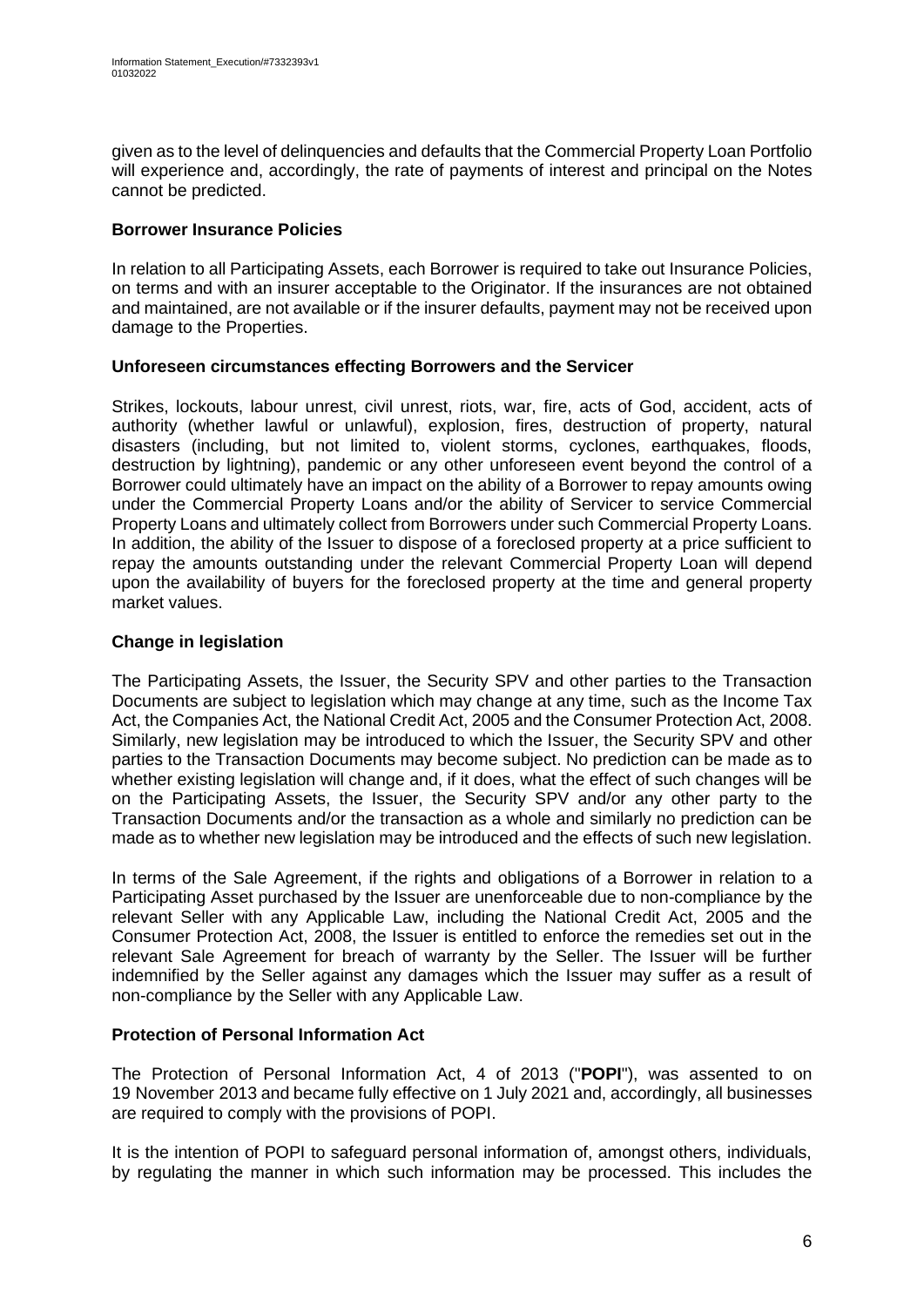retention of information as well as the destruction of personal information. Clearly defined rights and duties have been established for purposes of safeguarding personal information.

POPI has an impact on both the Issuer's as well as the respective Sellers' current business practices in relation to the processing of personal information of Borrowers. Each of the Issuer and the Sellers are required to comply with the provisions of POPI insofar as processing of personal information in relation to the Borrowers is concerned. The privacy and data protection policy of Investec, as Servicer of the Home Loans, can be found on their website at [https://www.investec.com/en\\_au/legal/privacy-policy.html.](https://www.investec.com/en_au/legal/privacy-policy.html) The Servicer has updated its internal systems, processes, policies and practices to comply with POPI.

## **Priority of Payments**

The Programme Memorandum prescribes a "*Pre-Enforcement Priority of Payments*" in which the Secured Creditors will be paid prior to the delivery of an Enforcement Notice and a "*Post-Enforcement Priority of Payments*" applicable after the delivery of an Enforcement Notice.

The claims of all Secured Creditors are subordinated in accordance with the Priority of Payments, and the Secured Creditors will be entitled, notwithstanding the amount of any payments owing to them under the Transaction Documents, to receive payment from the Issuer or the Security SPV, as the case may be, only to the extent permitted by and in accordance with the applicable Priority of Payments.

If the Issuer has insufficient available funds to redeem the Notes in full, the Notes will be redeemed, in reducing order of rank in accordance with the applicable Priority of Payments, in each case pro-rata to their Outstanding Principal Amount and [no recourse](https://www.lawinsider.com/clause/no-recourse) may be [taken,](https://www.lawinsider.com/clause/taken) [directly or indirectly,](https://www.lawinsider.com/clause/directly-or-indirectly) against a Seller by the Issuer or any other party as all Participating Assets are sold to the Issuer on a non-recourse basis.

The subordinations envisaged by the Priority of Payments, the Terms and Conditions and the other Transaction Documents are contractual in nature, and their enforcement against the parties to the Transaction Documents and against third parties is limited accordingly. In particular, creditors of the Issuer who are not parties to the Transaction Documents may not be bound by the Priority of Payments and may, accordingly, be entitled under Applicable Law to assert a payment priority inconsistent with the ranking otherwise accorded to them in the Priority of Payments.

As described below in the paragraph "*Liquidation of the Issuer*", the Issuer is structured as an insolvency remote, ring-fenced special purpose entity which limits the risk of external creditors who are not bound by the Priority of Payments.

# **Counterparty risk**

There is a risk that counterparties to agreements with the Issuer, such as Derivative Counterparties, the Account Bank and the Redraw Facility Provider, may not perform their obligations under those agreements and this may affect the ability of the Issuer to pay interest and/or principal on the Notes. In terms of the Transaction Documents, this risk is potentially mitigated by requiring certain parties to hold a Required Credit Rating.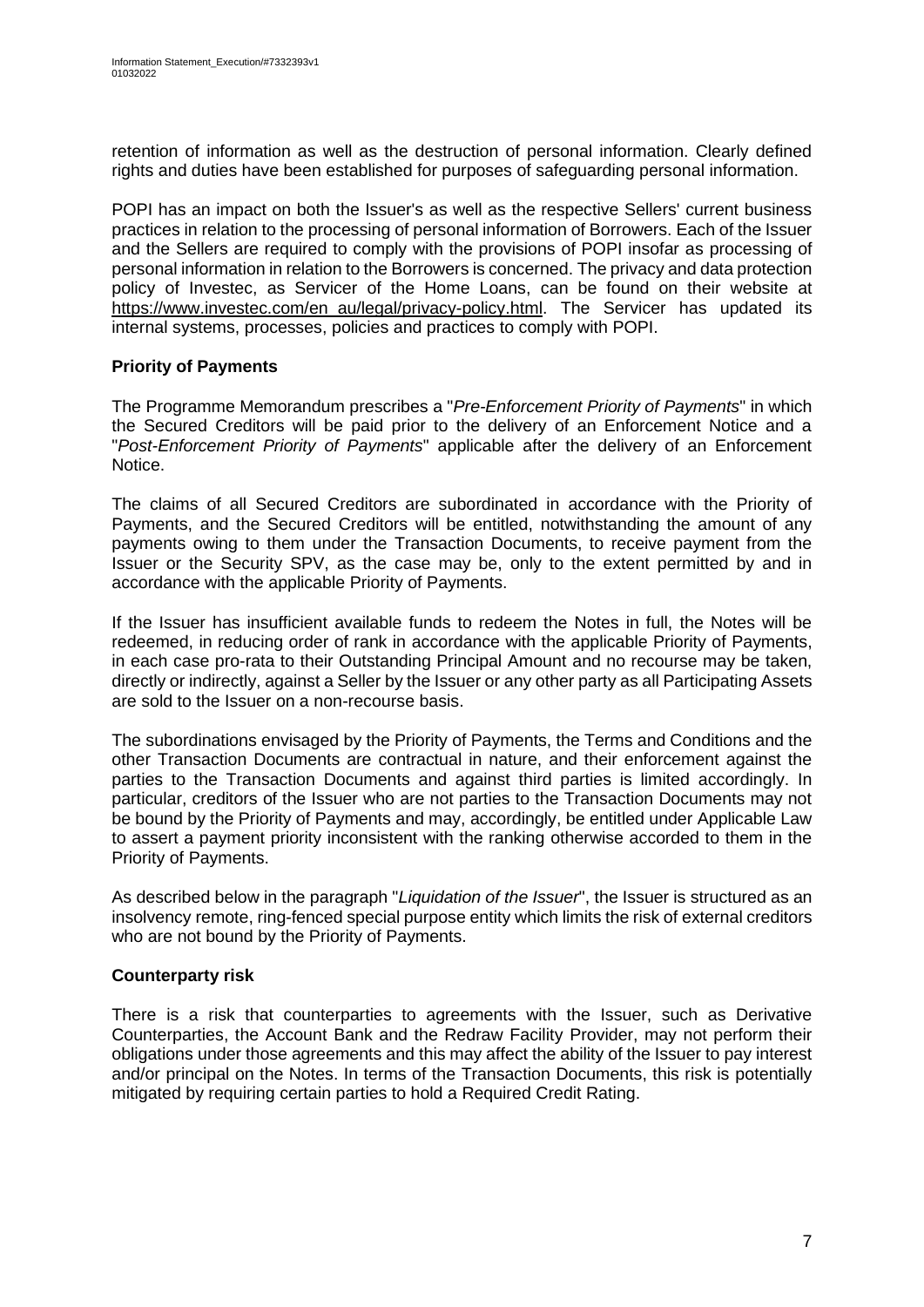#### **Guarantee and Indemnity structure**

The Security SPV will execute the Guarantee in favour of Secured Creditors and enter into the Indemnity with the Issuer. Prior to the Initial Issue Date, the Issuer will receive a legal opinion stating that the entering into of the Guarantee and the Indemnity will enable the security structure in favour of the Secured Creditors to be enforced by the Security SPV in the manner set out in the Programme Memorandum. There is no guarantee that a court would reach the same conclusion as that in the legal opinion obtained by the Issuer.

If the Guarantee and/or the Indemnity structure is not enforceable, then Secured Creditors shall be entitled to take action themselves to enforce claims directly against the Issuer should an Event of Default occur but, in such circumstances, the security held by the Security SPV will no longer be effective as a means of achieving distribution of the Issuer's assets in accordance with the applicable Priority of Payments.

The Security SPV has not taken or obtained any independent legal or other advice or opinions in relation to the Issuer or any other persons or the Transaction Documents (including the Security Agreements), or in relation to the transactions contemplated by any of the Transaction Documents.

### **Security SPV**

The interests of the Secured Creditors will be represented by the Security SPV. In terms of the Transaction Documents and the Terms and Conditions, the Security SPV is required to enforce the Security on behalf of the Secured Creditors in certain circumstances. Secured Creditors will not be able to enforce the Security themselves nor to take action against the Issuer to enforce claims against the Issuer except through the Security SPV unless the guarantee and indemnity structure is not enforceable or the Security SPV is wound-up, liquidated or placed under business rescue or fails to act within 60 (sixty) Business Days of being called upon to do so.

### **Insolvency of the Security SPV**

It is possible for the Security SPV itself to be wound-up, liquidated or placed under supervision by a business rescue practitioner which could adversely affect the rights of the Secured Creditors. The liabilities of the Security SPV under the Guarantee granted in favour of the Secured Creditors cannot in the aggregate exceed the net amount recovered by the Security SPV pursuant to the Indemnity and the Owner Trust Suretyship.

Accordingly, it is improbable that the Security SPV itself will be insolvent (and therefore be wound-up, liquidated or placed under business rescue) unless there were to be, for example, dishonesty or fraudulent conduct or breach of contract on the part of the Security SPV, for instance by its directors or officers entering into unauthorised transactions on behalf of the Security SPV.

If the Security SPV fails to enforce its claim against the Issuer pursuant to the Indemnity within 60 (sixty) Business Days of being called upon by any Secured Creditor (other than a Noteholder) or by Extraordinary Resolution of the Controlling Class of Noteholders to do so, or is wound-up, liquidated, de-registered or placed under business rescue, Secured Creditors shall be entitled to take action themselves to enforce claims directly against the Issuer should an Event of Default occur but, in such circumstances, the Security held by the Security SPV will be by-passed and thus no longer be effective as a means of achieving distribution of the Issuer's assets in accordance with the applicable Priority of Payments.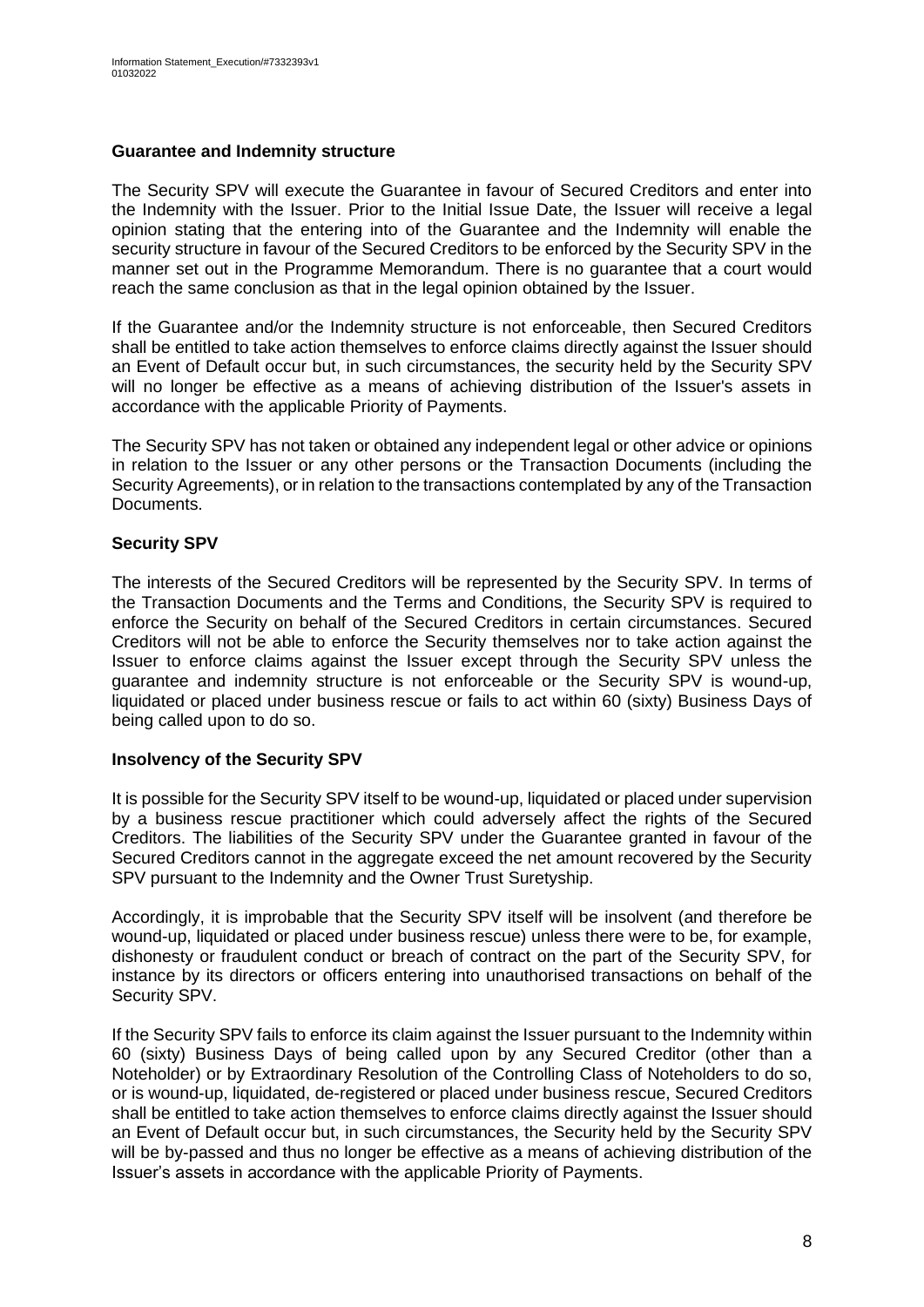As described below in the paragraph "*Liquidation of the Security SPV*", the Security SPV is structured as an insolvency remote, ring-fenced special purpose entity.

### **Liquidation of the Security SPV**

The Security SPV has been structured as an insolvency remote, ring-fenced special purpose entity, a structure which limits the risk that there may be third parties who may apply for the liquidation of the Security SPV.

As discussed above, it is however possible for the Security SPV itself to be wound-up, liquidated or placed under business rescue which could adversely affect the rights of the Secured Creditors. The liabilities of the Security SPV under the Guarantee granted in favour of the Secured Creditors cannot in the aggregate exceed the net amount recovered by the Security SPV pursuant to the Indemnity and the Owner Trust Suretyship.

Accordingly, it is improbable that the Security SPV itself will be insolvent (and therefore be wound-up, liquidated or placed under business rescue) unless there were to be, for example, dishonesty or fraudulent conduct or breach of contract on the part of the Security SPV, for instance by its directors or officers entering into unauthorised transactions on behalf of the Security SPV.

### **Security**

Creditors of a Borrower who may rank above the Issuer or the Seller as mortgagee, as the case may be, under a Mortgage Bond in respect of the realisation proceeds of the Property, are the holder of an enrichment lien over the Property (for expenses incurred which have enhanced the value of the Property), the holder of a salvage lien over the Property (for expenses without which the Property would either be destroyed or depreciate in value) and amounts owing as municipal service fees, surcharges on fees, property rates and other municipal taxes, duties and levies in terms of section 118(3) of the Local Government Municipal Systems Act, 2000.

In relation to the Commercial Property Loans, the claims of the Issuer against Borrowers are, upon registration of the transfer of the relevant Mortgage Bond from the Seller to the Issuer in the relevant Deeds Office, secured by the Mortgage Bonds registered over the Properties financed in terms of the Commercial Property Loan Agreements in favour of and in the name of the Issuer. The Security SPV concluded that the costs associated with registering security cessions in favour of the Security SPV in respect of the Mortgage Bonds at the respective Deeds Offices are unwarranted, and, accordingly, no such security cessions have been registered. However, the Mortgage Bonds Costs Registration Reserve will be available to fund the registration fees and costs in the event of the cession of the Mortgage Bonds in favour of the Security SPV being perfected upon the occurrence of an Issuer Trigger Event.

The security structure in the form of the Guarantee from the Security SPV backed-up by the Indemnity from the Issuer provides Secured Creditors, through the Security SPV, with contractual recourse to the Issuer and its assets (including security from Borrowers), and to the Owner Trustee and the ordinary shares it owns in the Issuer (through the Owner Trust Suretyship and the Pledge), but does not provide any direct security over the Properties secured by Mortgage Bonds.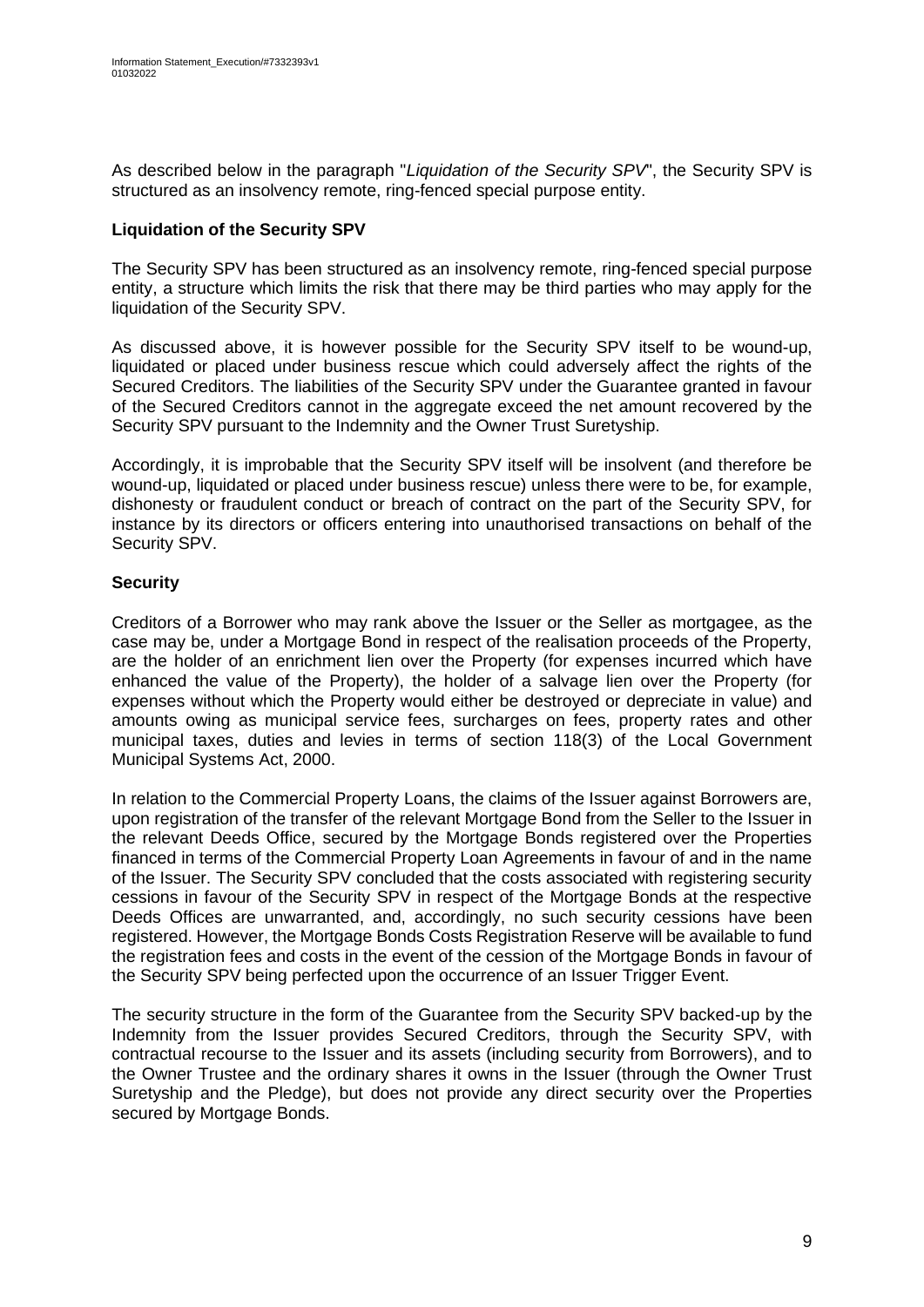# **Liquidation of the Issuer**

The Issuer has been structured as an insolvency remote, ring-fenced special purpose entity, a structure which limits the risk that there may be third parties who are not bound by the Transaction Documents who may apply for the liquidation of the Issuer. Third party creditors of the Issuer that are not contractually bound by the Priority of Payments rank high in the Priority of Payments, including the tax authorities and administrative creditors such as the Rating Agency and the JSE. Secured Creditors contract with the Issuer on the basis that their claims against the Issuer will be subordinated in accordance with the Priority of Payments, they will not bring an application for the liquidation of the Issuer until 2 years after the payment of all amounts outstanding and owing by the Issuer under the Notes and the other Transaction Documents and agree not to sue the Issuer except through the Security SPV. The proceeds in the hands of the Security SPV will be distributed in accordance with the applicable Priority of Payments. Section 131 of the Companies Act, which entitles an affected person to apply to court to place a company that is financially distressed under supervision and commence business rescue proceedings, is an unalterable provision of the Companies Act. In terms of section 6 of the Companies Act, which is an anti-avoidance section, a court may on application by the Commission or certain other parties, declare any agreement void to the extent that it defeats or reduces the effect of a prohibition or requirement established by or in terms of an unalterable provision of the Companies Act.

If, notwithstanding the ring-fenced structure, there is an external creditor not bound by the Priority of Payments, on the liquidation of the Issuer such external creditor would rank *pari passu* with or ahead of the Security SPV, depending on the statutory preference of claims in terms of the Insolvency Act, 1936, in regard to the assets of the Issuer other than assets of the Issuer properly secured by the Security Cession.

### **Limited liquidity of the Notes and restrictions on transfer**

A secondary market exists for the Notes, but such secondary market is currently inactive and not fully developed. There can be no assurance that any secondary market for any of the Notes will develop, or, if a secondary market does develop, that it will provide the Noteholders with liquidity of investment or that it will continue for the life of such Notes. Consequently, a subscriber must be prepared to hold such Notes until the Final Redemption Date. Noteholders that trade in the Notes during the period that the Register is closed, will need to reconcile any amounts payable on the following Quarterly Payment Date pursuant to any partial redemption of the Notes. As a result, secondary market liquidity of the Notes may reduce during this period.

### **Downgrade risk in respect of the Required Credit Rating**

If a party to a Transaction Document is required to hold a Required Credit Rating and ceases to hold such Required Credit Rating, then such party's obligations may be guaranteed by another party which has the Required Credit Rating or a replacement party with the Required Credit Rating will be appointed, if such other party is available and willing to act. No assurance can be given that a guarantor or replacement party with the Required Credit Rating will be appointed. In certain circumstances, cash collateral may be taken to protect the Issuer's interest in the relevant Transaction Document.

### **Co-mingling risk**

In terms of the Servicing Agreement, the Servicer or any of its appointed agents or subcontractors will, amongst its various duties, collect payments in respect of the Participating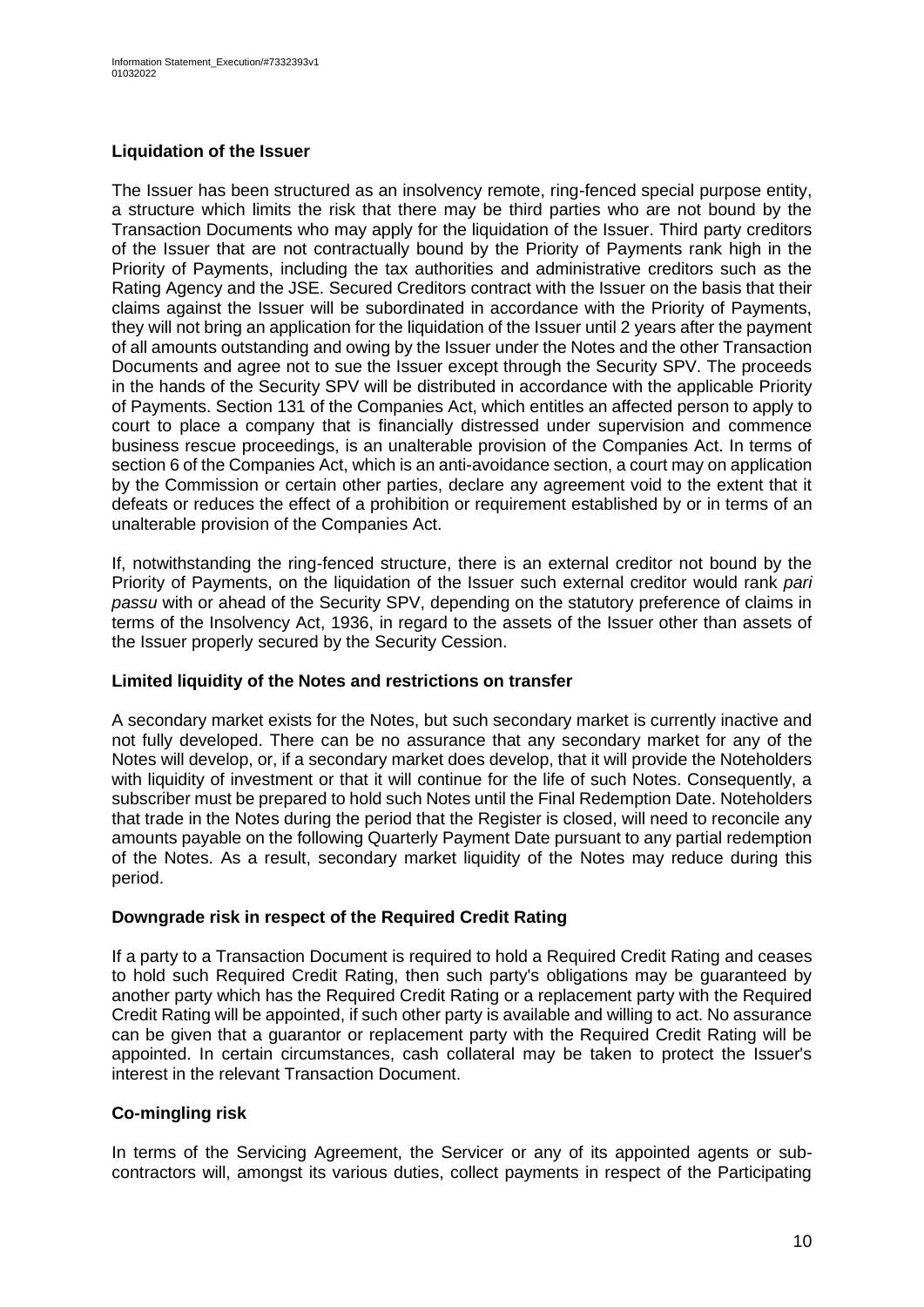Assets and act as custodian of various documentation. On an insolvency of the Servicer or any of its appointed agents or sub-contractors, the Issuer, as principal, will be entitled to vindicate all property which it can identify among the assets of the Servicer, as agent or any of its appointed agents or sub-contractors, as being vested in it as owner.

In relation to cash deposits there is a co-mingling risk. The Servicing Agreement attempts to mitigate any co-mingling risk by providing for monies to be transferred from the Collections Account(s) (in the name of the Servicer) to the Transaction Account (in the name of the Issuer) on a daily basis. The Servicing Agreement attempts to mitigate any co-mingling risk further by providing that in the event that the Servicer no longer has the Required Credit Rating, Borrowers will be notified to make payments directly to the Transaction Account.

There are also risks on insolvency of the Servicer or any of its appointed agents or sub-contractors in respect of details of the Participating Assets that are kept electronically on the Servicer's or its appointed agent's or sub-contractor's systems. The Servicing Agreement attempts to mitigate this risk by providing for a suitable data and systems recovery plan, which ensures the maintenance of back-up data and the storage of such data off-site in a secure environment such that it can be retrieved from a secure off-site location and put into operation within 48 hours of a disaster by a disaster recovery agent.

# **Hedging Policy**

The interest rate in respect of Participating Assets included in the Commercial Property Loan Portfolio may be a fixed rate or a variable rate linked to the Prime Rate.

The Issuer may enter into Derivative Contracts with Derivative Counterparties with the Required Credit Rating in an attempt to mitigate the interest rate risks arising from the inclusion of Participating Assets in the Commercial Property Loan Portfolio bearing interest on a different basis to the Notes.

# **Transfer of the rights to the Participating Assets**

The transfer by the Seller to the Issuer of Participating Assets is governed by South African law.

The Seller and the Issuer will agree that notice of such transfer will not be given to the Borrowers except in limited circumstances. The lack of notice entails that, until notice is given to the Borrowers, each Borrower may discharge his obligations under the related Participating Asset by making payment to the Seller and/or the Originator. Notice to Borrowers would mean that Borrowers should no longer make payment to the Seller or Originator, as the case may be, as creditor in respect of the Participating Assets but should instead make payment to the Issuer as creditor in respect of the Participating Assets. If notice is given, and the Borrower ignores it and makes payment to the Seller or Originator, as the case may be, for its own account, that Borrower is nevertheless still be bound to make payment to the Issuer. Lack of notice to the Borrower means that, for procedural purposes, the Issuer may have to join the Seller or Originator as a party to legal action which the Issuer may wish to take against the Borrower directly.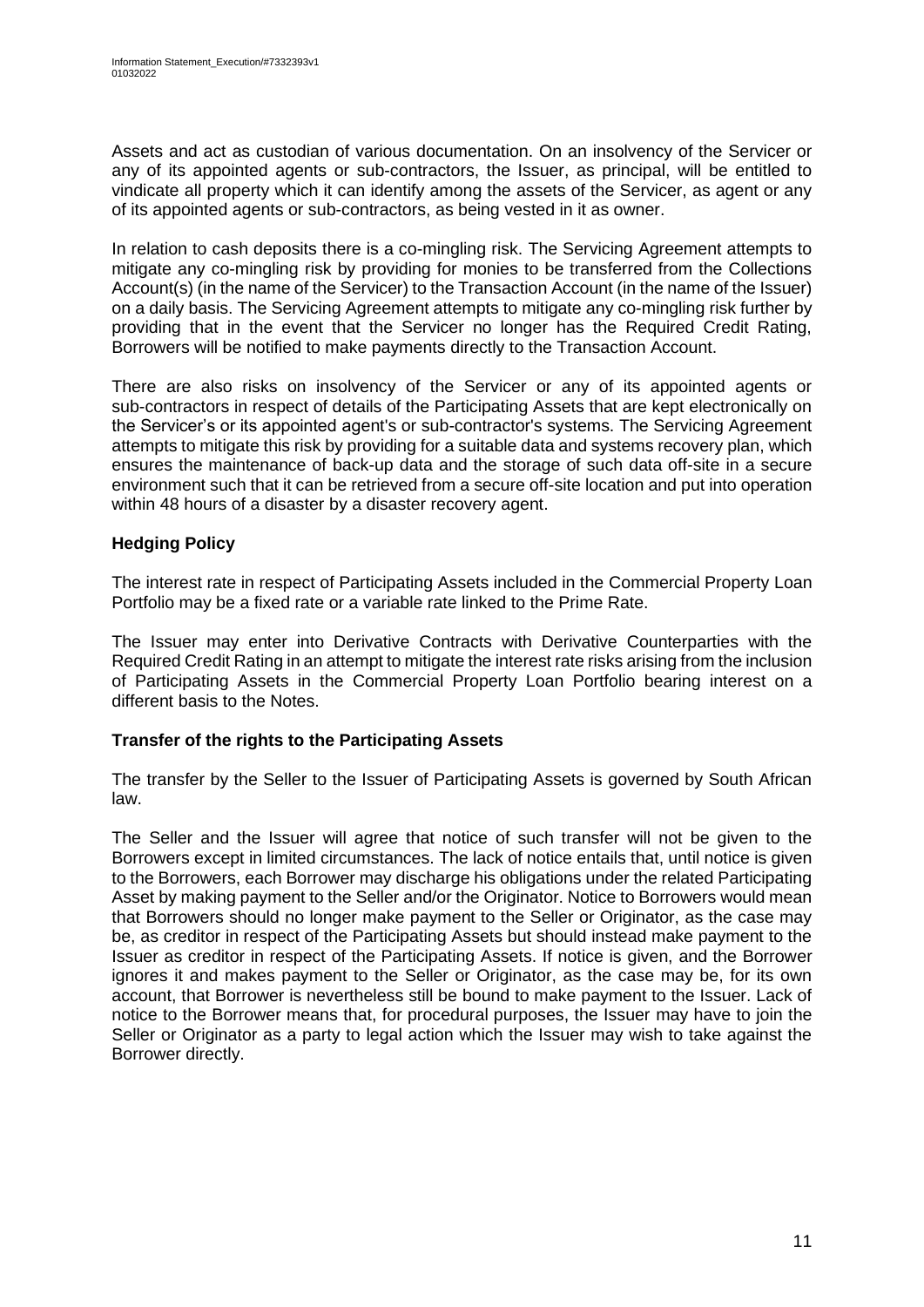### **No support from the Seller**

The Seller is not obliged to support any losses suffered by the Issuer in respect of the purchase of Participating Assets or Noteholders in respect of the Notes and is not obliged to repurchase any Participating Assets from the Issuer.

#### **No support from the Servicer**

The Servicer, in its capacity as such, is not under any obligation to fund payments owed in respect of the Notes, absorb losses incurred in respect of the Participating Assets or risk transferred to the Issuer or otherwise to recompense investors for losses incurred in respect of the Programme.

#### **Roles of Investec**

Investec acts in a number of different capacities in relation to the Programme as envisaged in the Transaction Documents. Notwithstanding the aforegoing -

- (i) Investec, its affiliates and subsidiaries and/or any of its officers, directors, divisional directors or employees may become the owner of, or acquire any interest in the Notes, with the same rights as it would have had were it not a party to the Transaction Documents and may engage, or be interested, in any financial or other transaction with the Issuer and may act on or, as a depository, trustee or agent for, any body of Noteholders as freely as if it were not a party to any Transaction Document; and
- (ii) any information, knowledge or notification obtained by Investec in a single role or capacity shall not be attributed to Investec in any other capacity, whether constructively or otherwise; and
- (iii) any payments made to Investec in accordance with the Transaction Documents in one capacity shall be construed as a payment to Investec in such capacity alone and shall not be construed as a payment to Investec in any other capacity; and
- (iv) Investec and/or its affiliates may (a) deal in obligations of any Borrower; (b) accept deposits from, make loans or otherwise extend credit to, and generally engage in any kind of commercial or investment banking or other business with, such Borrower, or its affiliates or any other person or entity having obligations relating to such Borrower; and (c) act with respect to such business freely and without accountability to Noteholders in the same manner as if the Programme did not exist, regardless of whether any such action might have an adverse effect on Noteholders (including, without limitation, any action that might give rise to a default of a Participating Asset, as the case may be). Investec and its affiliates may be, whether by virtue of the types of relationships described above or otherwise, at any time, in possession of information in relation to the Borrower (or any obligations thereof) which is or may be material in the context of the Programme and which is or may not be known to the general public or Noteholders. The Programme does not create any obligation on Investec and/or its affiliates to disclose to Noteholders any such relationship or information (whether or not confidential) and no person shall be liable to Noteholders by reason of such non-disclosure.

### **Suitability of investment**

This Information Statement identifies some of the information that a prospective investor should consider prior to making an investment in the Notes. This Information Statement does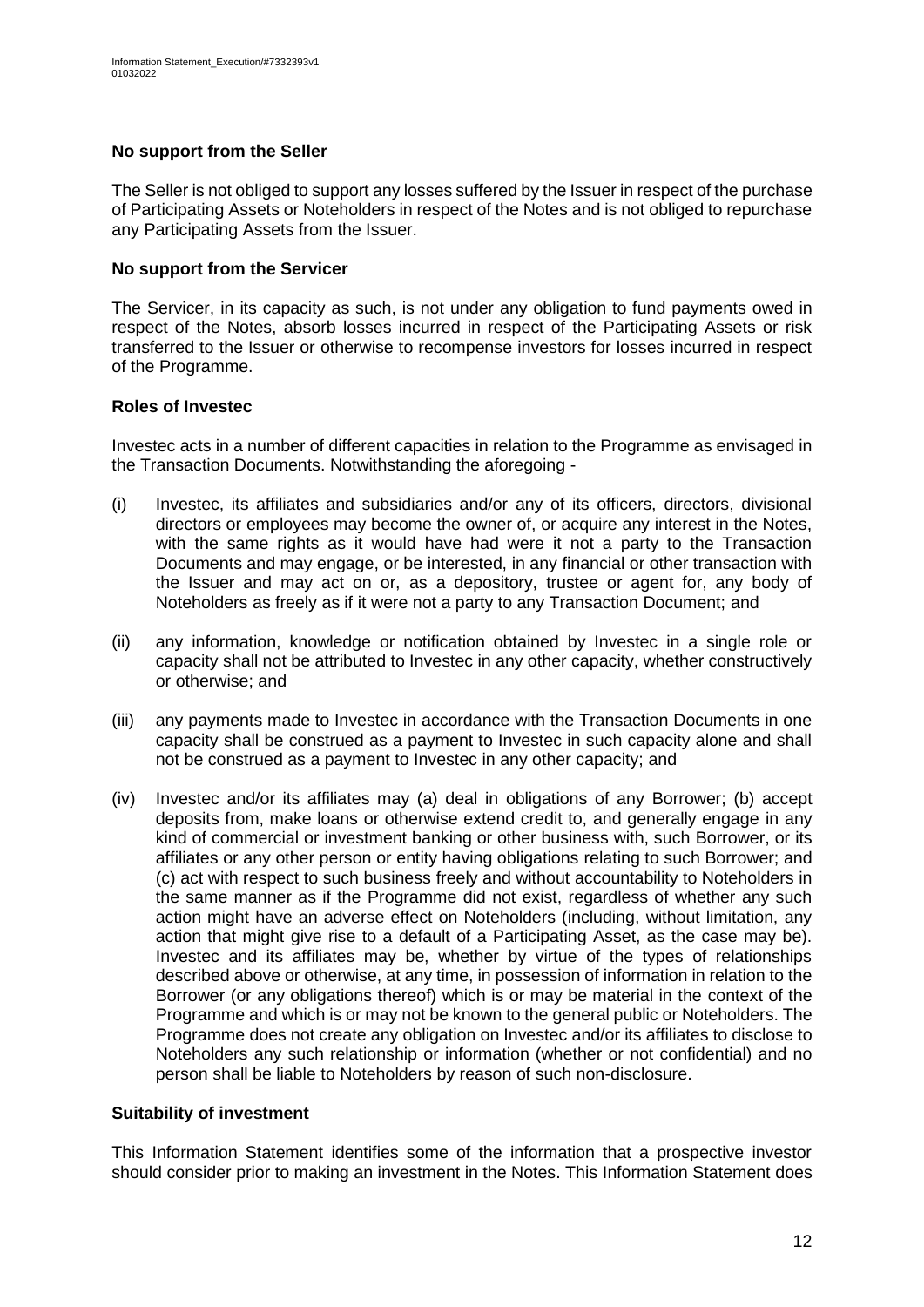not, however, purport to provide all of the information or the comprehensive analysis necessary to evaluate the economic and other consequences of investing in the Notes. A prospective investor should, therefore, conduct its own thorough analysis, including its own accounting, legal and tax analysis, prior to deciding to invest in the Notes. A prospective investor should make an investment in the Notes only after it has determined that such investment is suitable for its financial investment objectives. Neither this Information Statement or the Programme Memorandum is not, and does not purport to be, investment advice and each investor must obtain its own advice before making an investment in the Notes.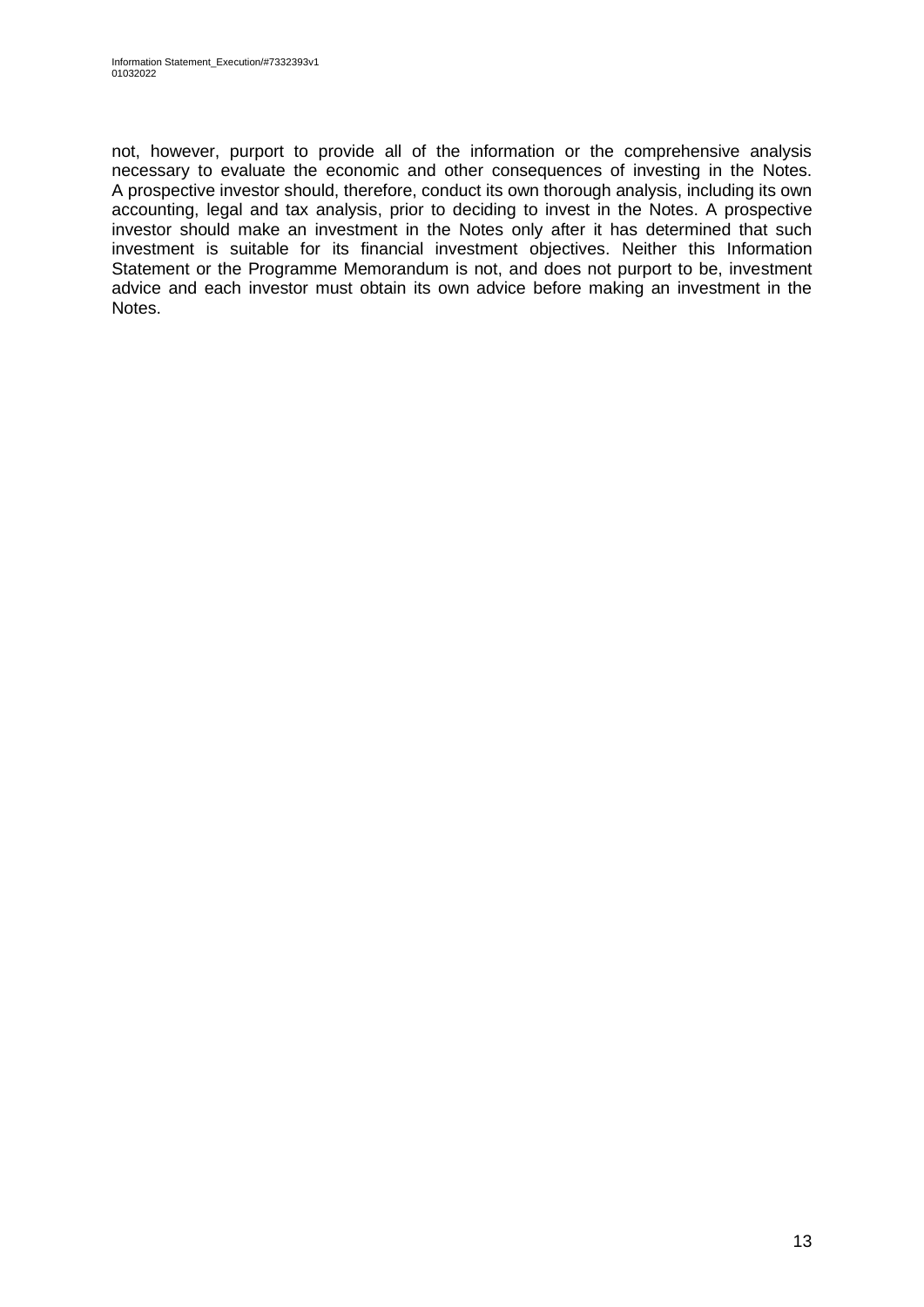### <span id="page-13-0"></span>**THE ISSUER**

#### 1 **GENERAL**

The Issuer was incorporated and registered in South Africa on 4 June 2021 under registration number 2021/662982/06, under the Companies Act as a ring-fenced company with limited liability. The issued ordinary share capital of the Issuer comprises 100 no par value ordinary shares held by the Owner Trust and the issued preference share capital of the Issuer comprises One Preference Share held by the Preference Shareholder. The Issuer is a registered credit provider in terms of section 40 of the National Credit Act, 2005.

#### 2 **ACTIVITIES**

- 2.1 The activities of the Issuer are restricted by the Transaction Documents and are limited to the issue of Notes, the purchase of Participating Assets meeting the Eligibility Criteria, the exercise of related rights and powers and other activities referred to in this Information Statement, the Programme Memorandum, the Transaction Documents, its memorandum of incorporation or reasonably incidental to such activities.
- 2.2 Substantially all of the above activities will be carried out by Investec, as agent for and on behalf of the Issuer, under the Administration Agreement, subject to the rights of the Issuer or the Security SPV to revoke the agency upon the occurrence of certain events of default or insolvency or similar events in relation to Investec.
- 2.3 The Issuer is subject to Applicable Laws which may change at any time, such as the Companies Act. The Issuer shall do all things required to comply with all such Applicable Laws from time to time.

### 3 **DIRECTORS**

- 3.1 The current directors of the Issuer and their capacities are as follows
	- Bongiwe Dube (non-executive and independent director);
	- Olivia van Gisbergen (non-executive and independent director);
	- Rishendrie Thanthony (non-executive and independent director);
	- Howard Tradonsky (non-executive director).
- 3.2 The details of the directors of the Issuer, which are incorporated into the Programme Memorandum and this Information Statement by reference, are available in the Originator's website athttps://www.investec.com/en\_za/investecfor-corporates/advice/debt-capital-markets/richefond-circle-rf.html.
- 3.3 Any changes to the directors, together with the reasons for such change, will be announced through SENS by the end of the Business Day following the decision or receipt of notice detailing the change.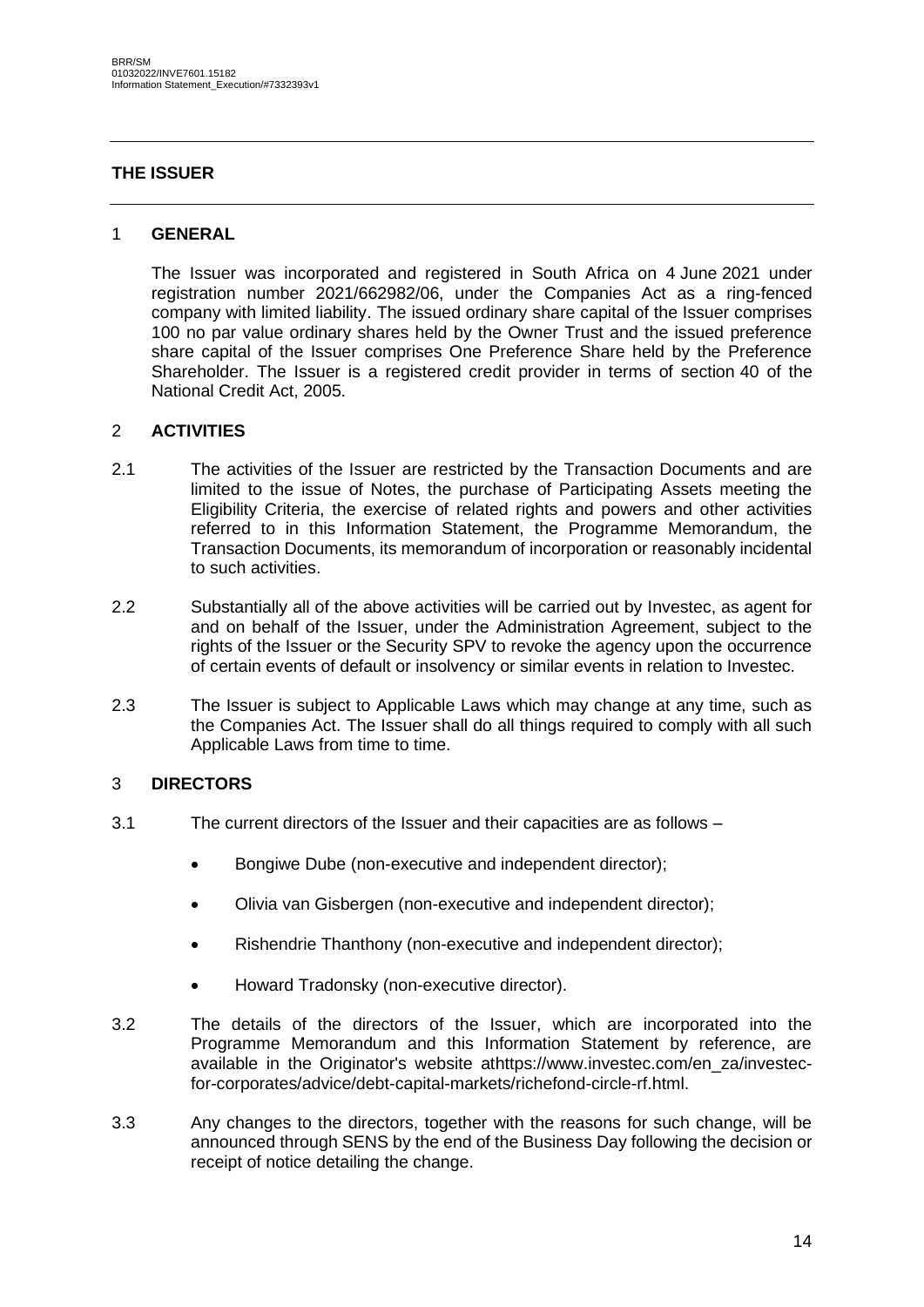3.4 The board of directors of the Issuer is accordingly independent of Investec, as Originator, as contemplated in paragraph 4(2)(q) of the Securitisation Regulations.

### 4 **COMPANY SECRETARY**

The Company Secretary of the Issuer is Investec Group Data Proprietary Limited situated at 100 Grayston Drive, Sandton, 2196.

## 5 **REGISTERED OFFICE**

The registered office of the Issuer is situated at 100 Grayston Drive, Sandton, 2196.

### 6 **AUDITOR**

The current auditor of the Issuer is KPMG Inc.

#### 7 **DIRECTORS DISCLOSURES**

- 7.1 In relation to each director of the Issuer, any change to the directors or to the declarations provided below in compliance with the provisions of the JSE Debt Listings Requirements, will be published on SENS and included in the annual financial statements of the Issuer.
- 7.2 The directors of the Issuer confirm that they have no adverse findings, infringements or declarations to make in terms of paragraphs  $4.10(b)(ii) - (xii)$  of the JSE Debt Listings Requirements.

In particular, each of the directors of the Issuer confirms that none of them have -

- 7.2.1 ever been subject to any bankruptcies, insolvencies or individual voluntary compromise or arrangements;
- 7.2.2 ever been involved in any business rescue plans or resolutions proposed for business rescue in relation to any companies to which they are or were a director with an executive function within such company at the time of or within the previous 12 months preceding any such event;
- 7.2.3 ever been involved in any compulsory liquidation, administration or partnership voluntary compromise arrangements where they were or are a partner at the time of or within the 12 months preceding such event;
- 7.2.4 ever been disqualified from acting as a director of a company or from acting in the management or conduct of the affairs of the company;
- 7.2.5 ever been involved in any receivership of any assets in their personal capacity or in a partnership in which they were a partner at the time or within the 12 months preceding such event;
- 7.2.6 ever committed any offence involving dishonesty;
- 7.2.7 ever been convicted of any offence resulting from dishonesty, fraud, theft, forgery, periury, misrepresentation or embezzlement;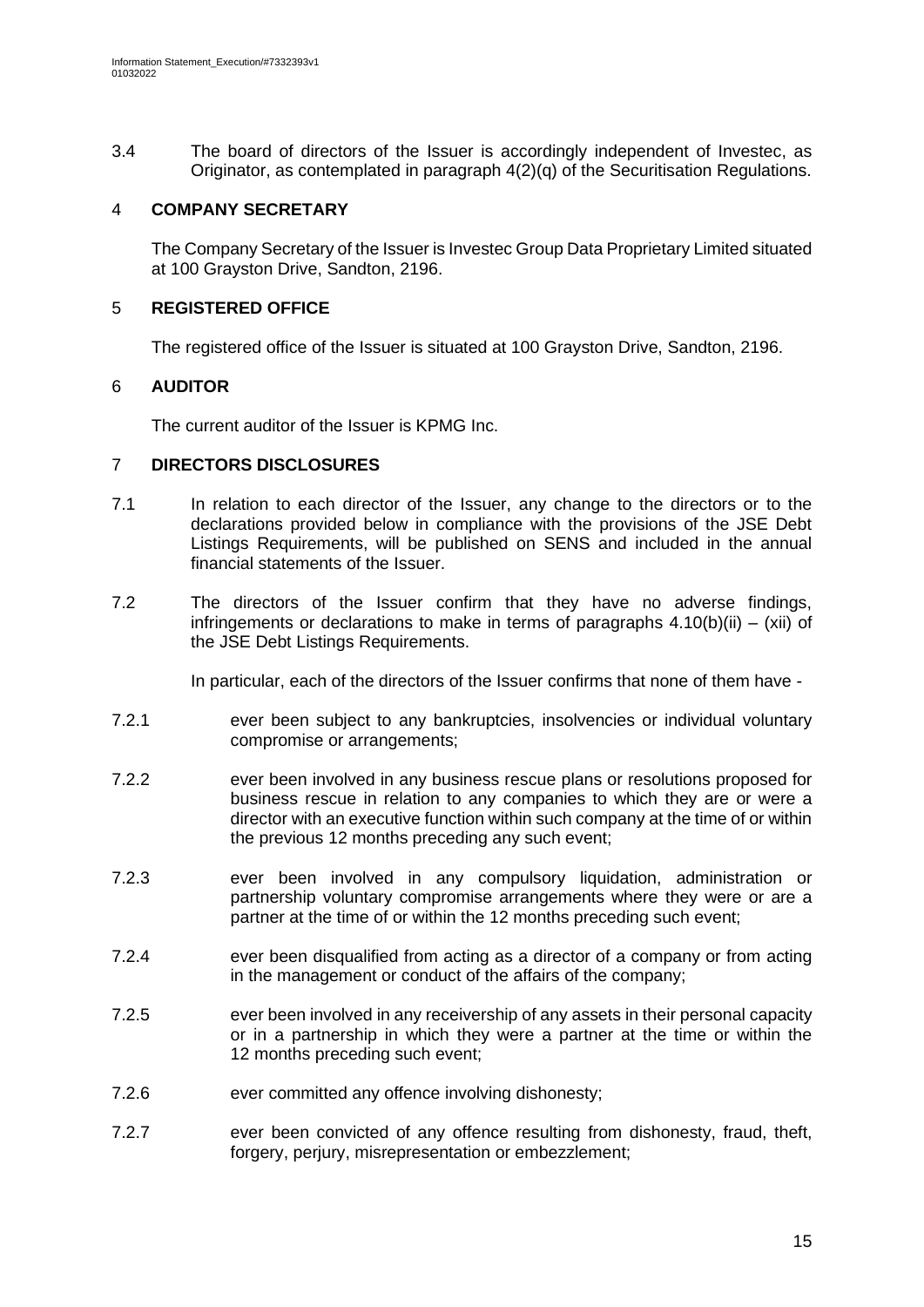- 7.2.8 ever been barred from entering into any professional occupation;
- 7.2.9 ever been removed from office of trust on the grounds of misconduct or dishonesty;
- 7.2.10 ever been convicted in any jurisdiction of any criminal offence or an offence under legislation relating to the Companies Act; and
- 7.2.11 ever been the recipient of any court order declaring them a delinquent or placing them under probation in terms of section 162 of the Financial Markets Act, section 47 of the Close Corporations Act or section 219 of the Companies Act, 1973.

## 8 **LITIGATION**

The Issuer is not engaged (whether as defendant or otherwise) in any legal or arbitration proceedings that are pending or threatened, other than those disclosed in the Programme Memorandum, if any, the results of which might have or have had, since its date of incorporation being 4 June 2021, a material effect on the financial position or the operations of the Issuer, nor is it aware of any such proceedings being threatened or pending.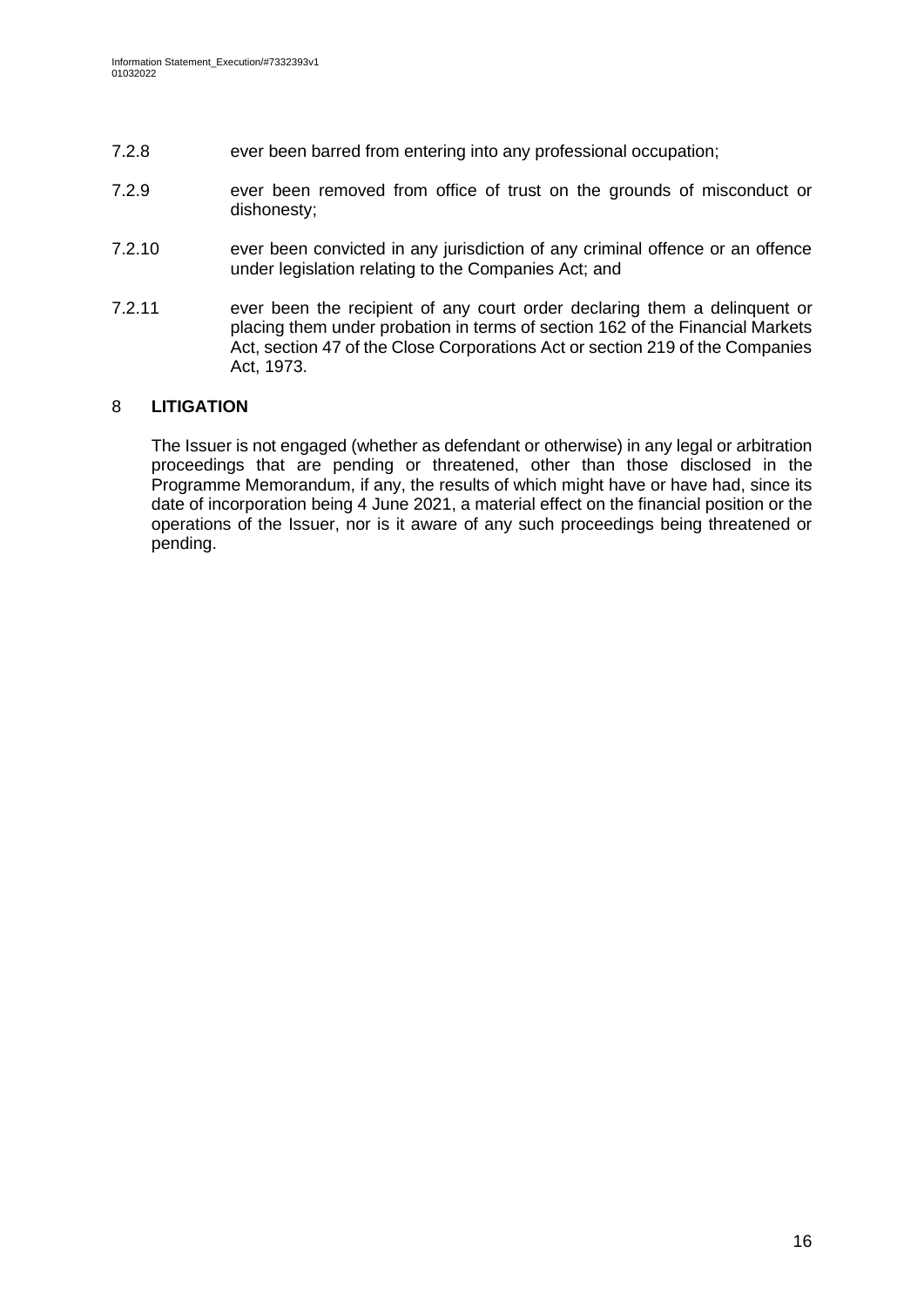### <span id="page-16-0"></span>**THE SECURITY SPV**

#### 1 **GENERAL**

Richefond Circle Security SPV (RF) Proprietary Limited (the "**Security SPV**") was incorporated and registered in South Africa as a ring-fenced, insolvency remote company on 4 June 2021 under registration number 2021/661260/07. The issued ordinary share capital of the Security SPV comprises 100 ordinary no par value shares held by the Security SPV Owner Trust.

#### 2 **ACTIVITIES**

The main purpose of the Security SPV, among other things, is to issue the Guarantee, exercise its rights under the Security Agreements, enter into the other Transaction Documents and exercise its rights and performing its obligations under those Transaction Documents. The activities of the Security SPV as described herein and in the Programme Memorandum are restricted in terms of its memorandum of incorporation.

#### 3 **DIRECTOR**

The director of the Security SPV is Sinovuyo Myeko.

### 4 **REGISTERED OFFICE**

The registered office of the Security SPV is situated 100 Grayston Drive, Sandton, 2196.

#### 5 **AUDITOR**

The auditor for the Security SPV is KPMG Inc.

#### 6 **LITIGATION STATEMENT**

The Security SPV has not engaged in any legal, arbitration, administration or other proceedings, if any, the results of which might have or have had a material effect on the financial position or operations of the Security SPV, nor is it aware of any such proceedings being threatened or pending.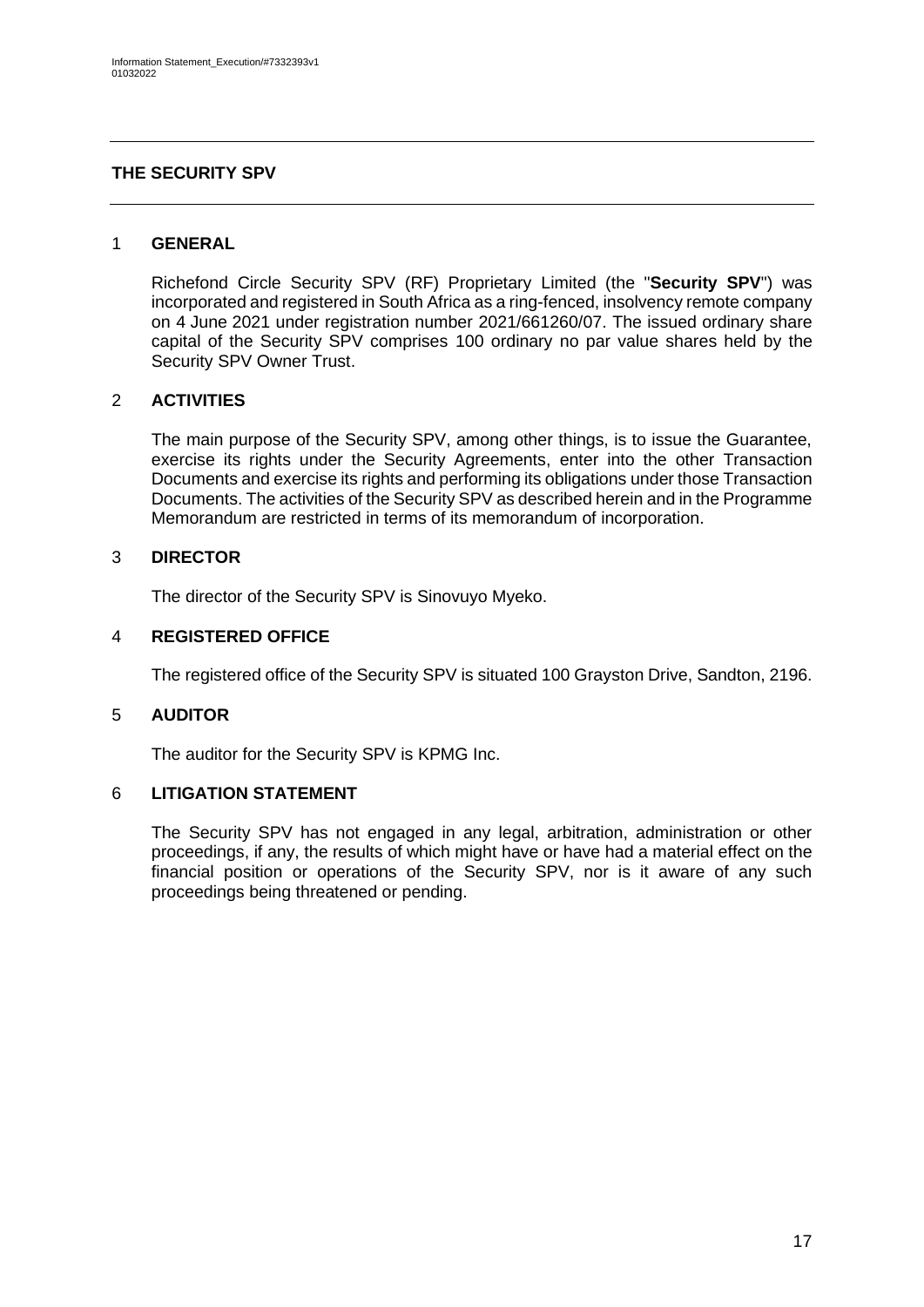# <span id="page-17-0"></span>**THE TRUSTEES**

#### 1 **RICHEFOND CIRCLE OWNER TRUST**

- 1.1 The trustee for the time being of the Owner Trust is TMF Corporate Services (South Africa) Proprietary Limited, represented by Bongiwe Dube and Nicholas Clarke, or such other trustee as may be appointed from time to time
- 1.2 The registered office of the Owner Trustee is situated at 3<sup>rd</sup> Floor, 200 on Main, corner of Main and Bowwood Roads, Claremont, 7708.

#### 2 **RICHEFOND CIRCLE SECURITY SPV OWNER TRUST**

- 2.1 The trustee for the time being of the Security SPV Owner Trust is TMF Corporate Services (South Africa) Proprietary Limited, represented by Bongiwe Dube and Nicholas Clarke, or such other trustee as may be appointed from time to time.
- 2.2 The registered office of the Security SPV Owner Trustee is situated at 3rd Floor, 200 on Main, Corner of Main and Bowwood Roads, Claremont, 7708.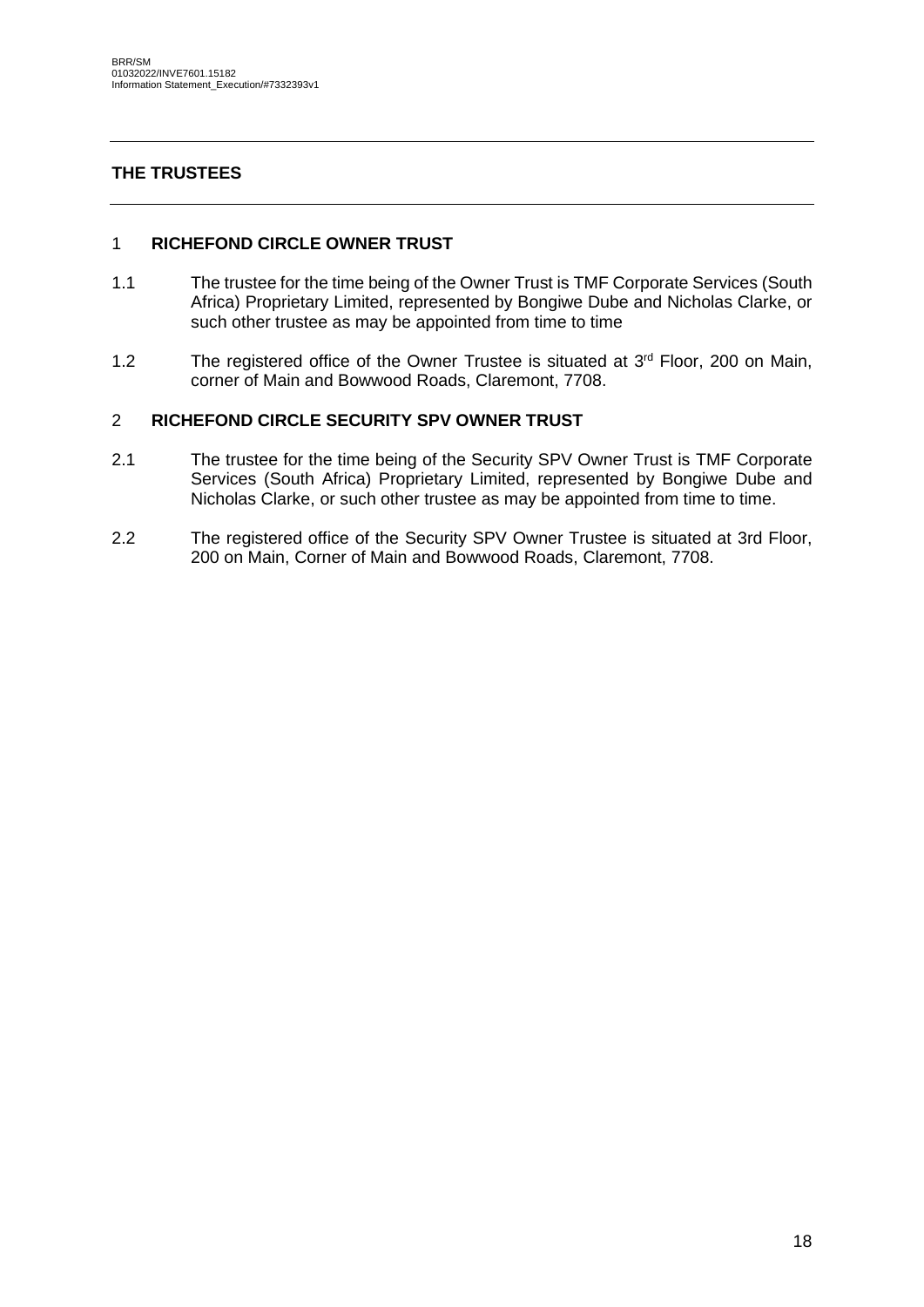#### <span id="page-18-0"></span>**CORPORATE INFORMATION**

### **ISSUER**

#### **Richefond Circle (RF) Limited**

Registered Office: 100 Grayston Drive **Sandton** 2196

Contact: Head – DCM Ops Email: [DCMOps@investec.co.za](mailto:DCMOps@investec.co.za)

#### **ARRANGER, LEAD MANAGER, DEALER AND DEBT SPONSOR**

#### **Investec Bank Limited**

Registered Office: 100 Grayston Drive **Sandton** 2196

Contact: Head – DCM Ops

#### **SECURITY SPV**

#### **Richefond Circle Security SPV (RF) Proprietary Limited**

Registered Office: 100 Grayston Drive Sandton 2196

Contact: Head – DCM Ops

#### **OWNER TRUSTEE**

#### **TMF Corporate Services (South Africa) Proprietary Limited**

3<sup>rd</sup> Floor, 200 on Main Corner of Main and Bowwood Roads Claremont 7708

Contact: [legal.sa@tmf-group.com](mailto:legal.sa@tmf-group.com)